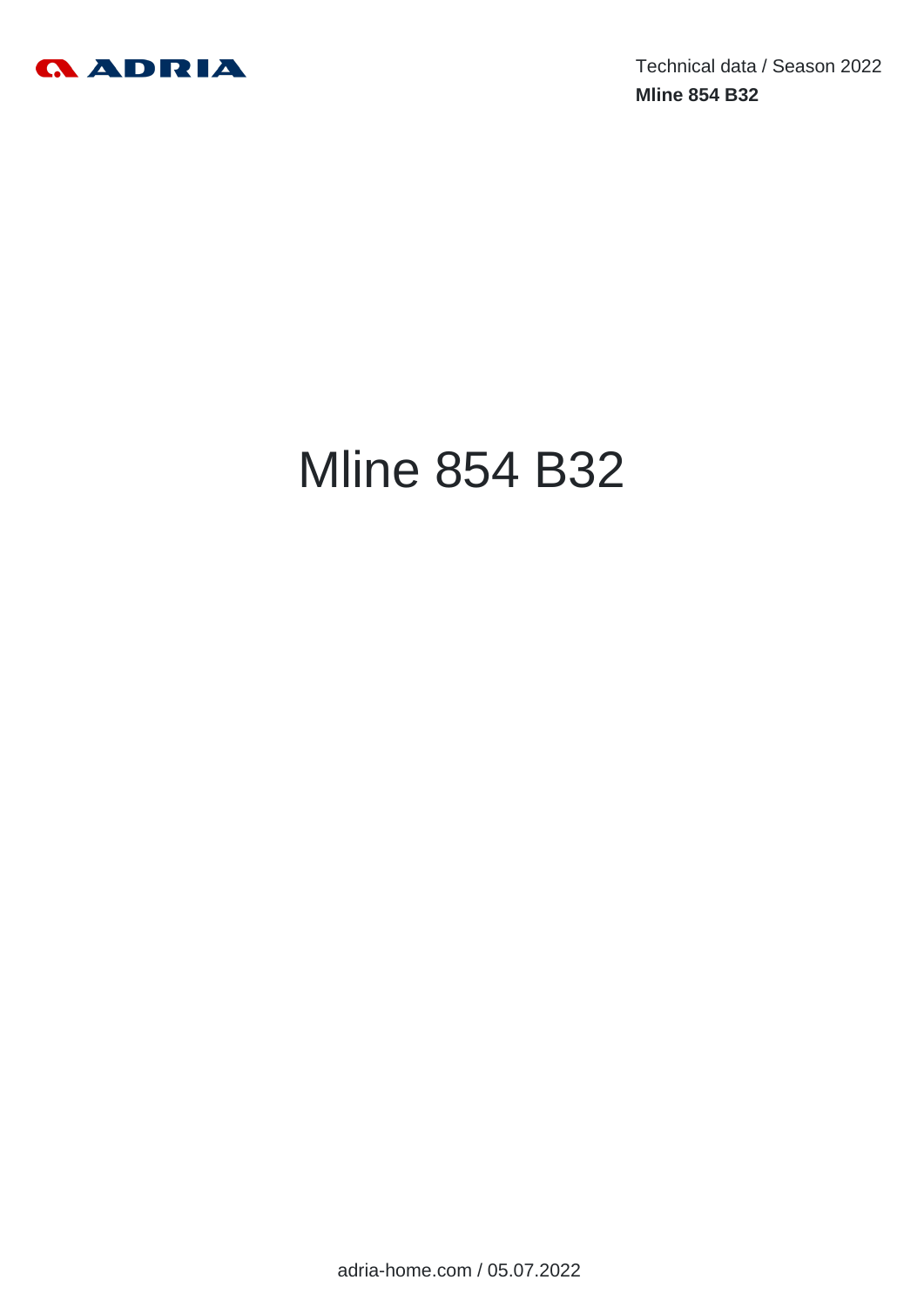

# **Facade:**



**Layout:**

**MLine 854 B32**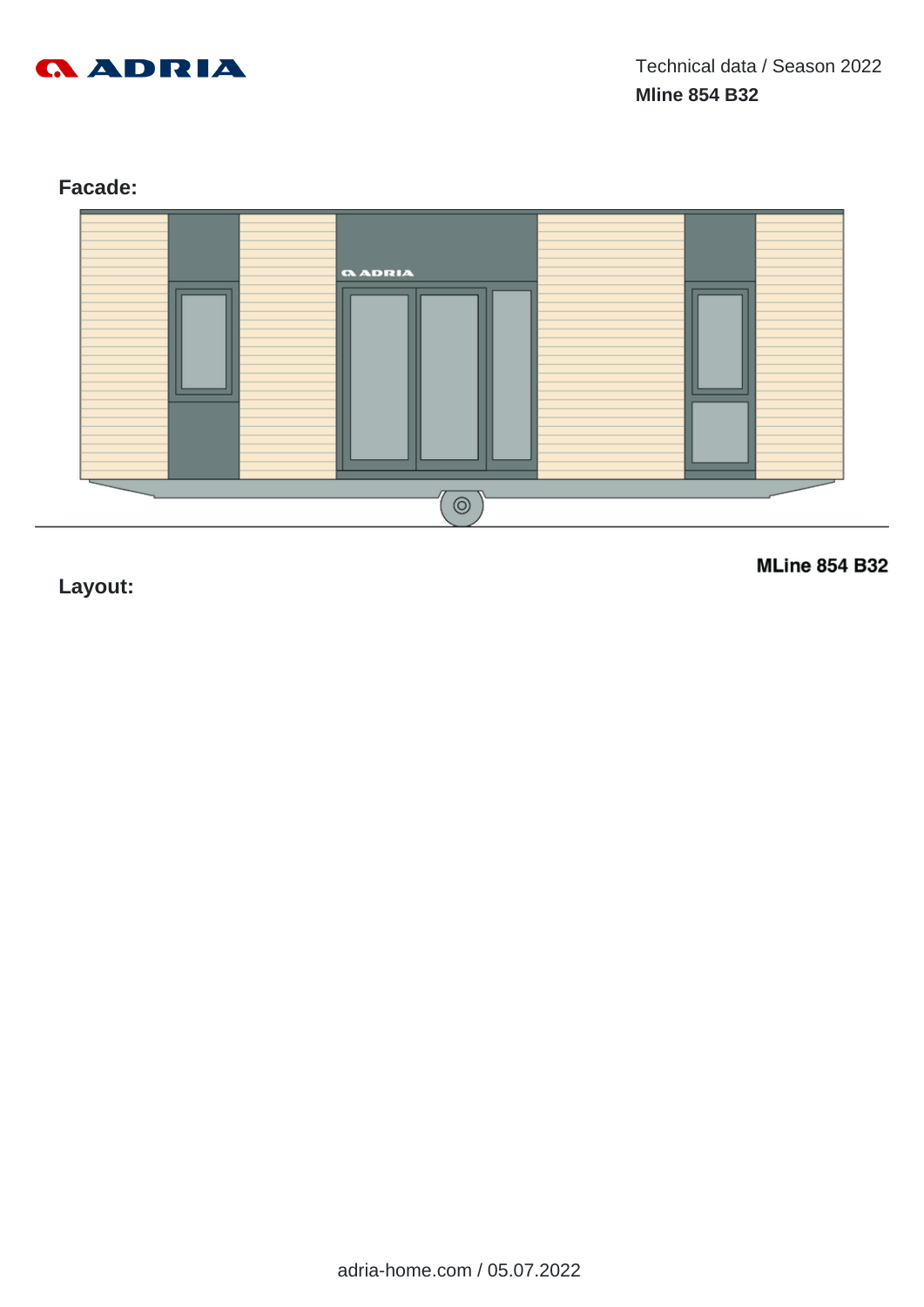

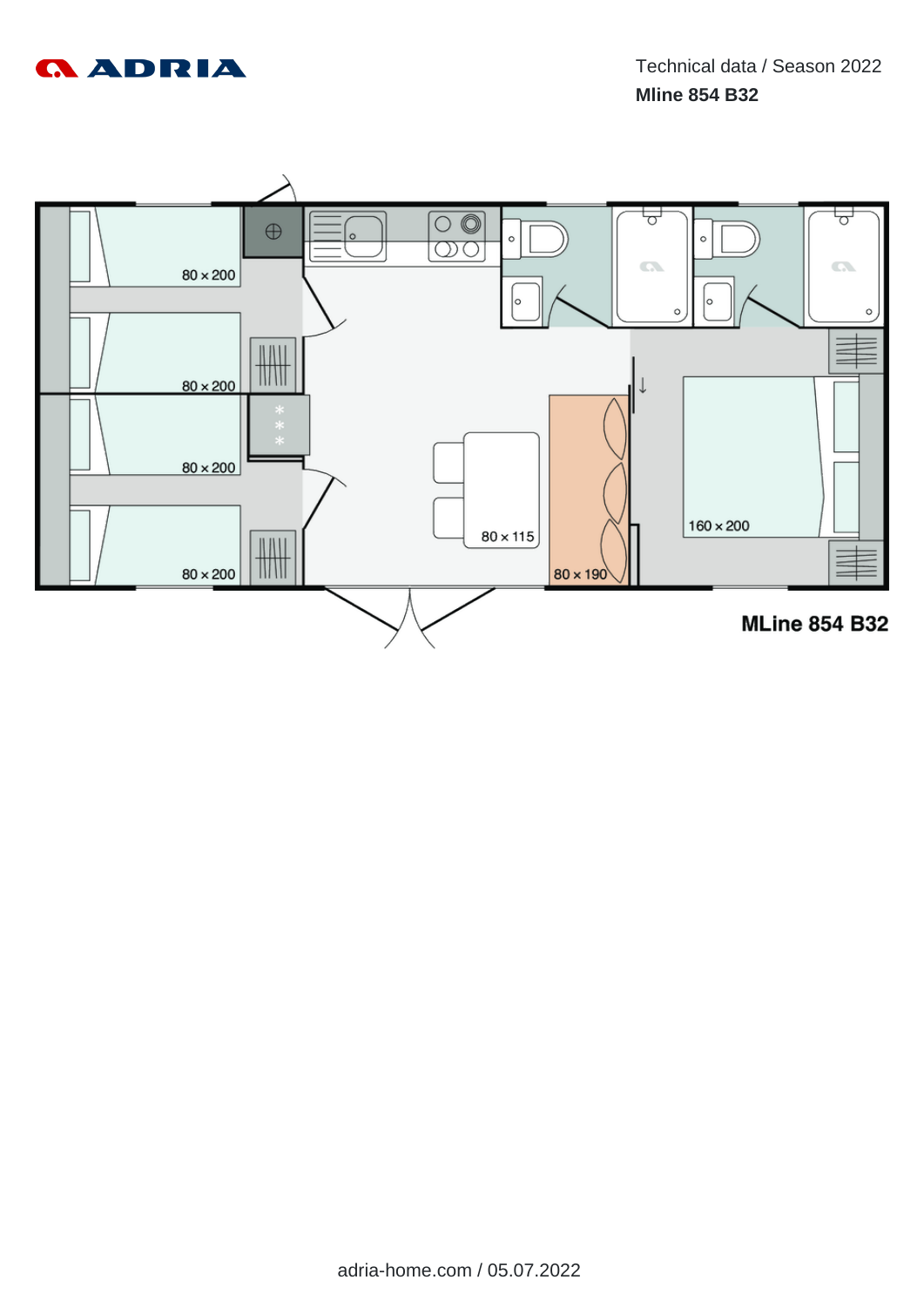

#### **C6 BATHROOM**

| Electrical socket in bathroom                                             | X              |
|---------------------------------------------------------------------------|----------------|
| Shower cabin                                                              | 80 x 120       |
| Shower sliding doors with security glass                                  | X              |
| Shower PVC wall                                                           | X              |
| Shower rail with sliding shower holder                                    | X              |
| Shower rail with adjustable sliding shower holder and rain shower<br>head | O              |
| Wash-stand with mixer tap                                                 | X              |
| Mirror with shelf in bathroom                                             | X              |
| Ceramic toilet with toilet seat                                           | X              |
| PVC toilet tank with saving function                                      | X              |
| Built-in toilet tank with saving function                                 | O              |
| Built-in toilet tank with saving function connected to wash-stand         | $\overline{O}$ |
| <b>Towel holder</b>                                                       | X              |
| Toilet roll holder                                                        | X              |
| Hangers in bathroom (2 pcs)                                               | X              |
| Hairdryer in bathroom                                                     | O              |
| Bathroom fan in bathroom                                                  | O              |
| Built-in ceiling spot LED lights in bathroom                              | X              |

# **C7 BATHROOM 2**

| Electrical socket in bathroom 2                                           | X        |
|---------------------------------------------------------------------------|----------|
| Shower cabin                                                              | 80 x 120 |
| Shower sliding doors with security glass                                  | X        |
| Shower PVC wall                                                           | X        |
| Shower rail with sliding shower holder                                    | $\chi$   |
| Shower rail with adjustable sliding shower holder and rain shower<br>head | O        |
| Wash-stand with mixer tap                                                 | X        |
| Mirror with shelf in bathroom 2                                           | $\sf X$  |
| Ceramic toilet with toilet seat                                           | X        |
| PVC toilet tank with saving function                                      | X        |
| Built-in toilet tank with saving function                                 | O        |
| Built-in toilet tank with saving function connected to wash-stand         | $\Omega$ |
| $\sim$ dria herece sere LOE 07.0000                                       |          |

adria-home.com / 05.07.2022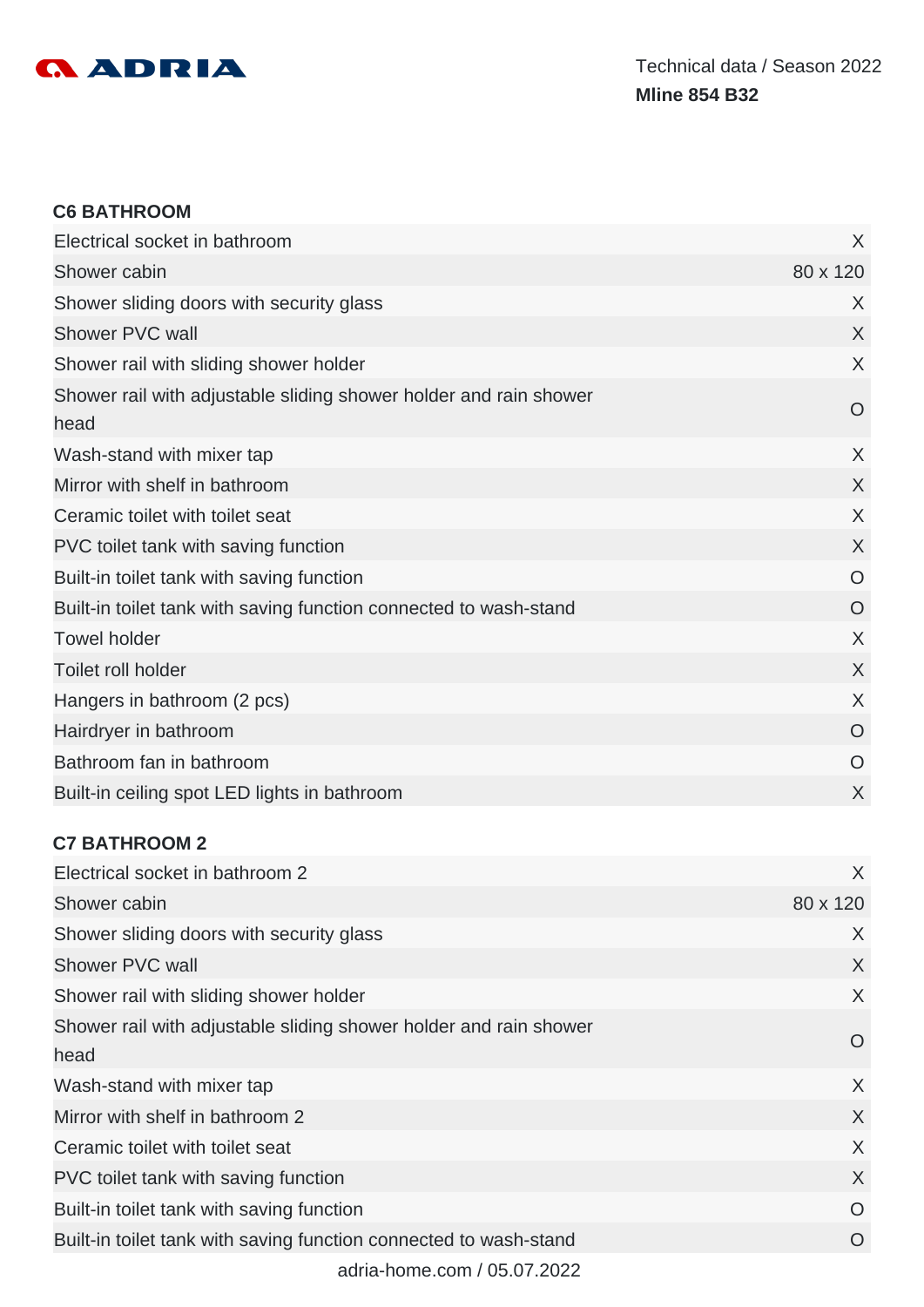

| <b>Towel holder</b>                              | X       |
|--------------------------------------------------|---------|
| Toilet roll holder                               | X       |
| Hangers in bathroom 2 (2 pcs)                    | $\chi$  |
| Hairdryer in bathroom 2                          | O       |
| Bathroom fan in bathroom 2                       | O       |
| Built-in ceiling spot LED lights in bathroom 2   | X       |
| <b>C2 KITCHEN</b>                                |         |
| Electrical sockets over the kitchen counter (2x) | X       |
| Built-in ceiling spot LED lights in kitchen      | X       |
| Gas hob on glass ceramic platform 4 burners      | X       |
| Glass ceramic hob with 4 burners                 | O       |
| Induction hob with 4 burners                     | O       |
| Shelving in kitchen                              | O       |
| Built-in extrator hood                           | $\chi$  |
| Stainless steel sink with drainer                | X       |
| Granite sink with drainer                        | Ő       |
| Built-in bin separator 16L                       | O       |
| Selfstanding fridge with freezer 217I            | X       |
| Built-in frdige with freezer 270 I               | O       |
| Built-in dishwasher 450 mm                       | O       |
| Microwave oven                                   | O       |
| Built-in microwave oven                          | O       |
| Built-in drainer (scolapiatti)                   | O       |
| Kitchen backsplash: Glass white wall panel       | X       |
| Kitchen backsplash: White wall panel             | $\circ$ |
| Kitchen backsplash: Decorative laminate          | X       |
| Wooden wall panel with shelve over fridge        | X       |
| LED lightning above kitchen counter              | O       |

# **A1 GENERAL**

| Area                | 34,00        |
|---------------------|--------------|
| Number of beds      | $6 + 1$      |
| Number of bedrooms  | $\mathbf{R}$ |
| Number of bathrooms |              |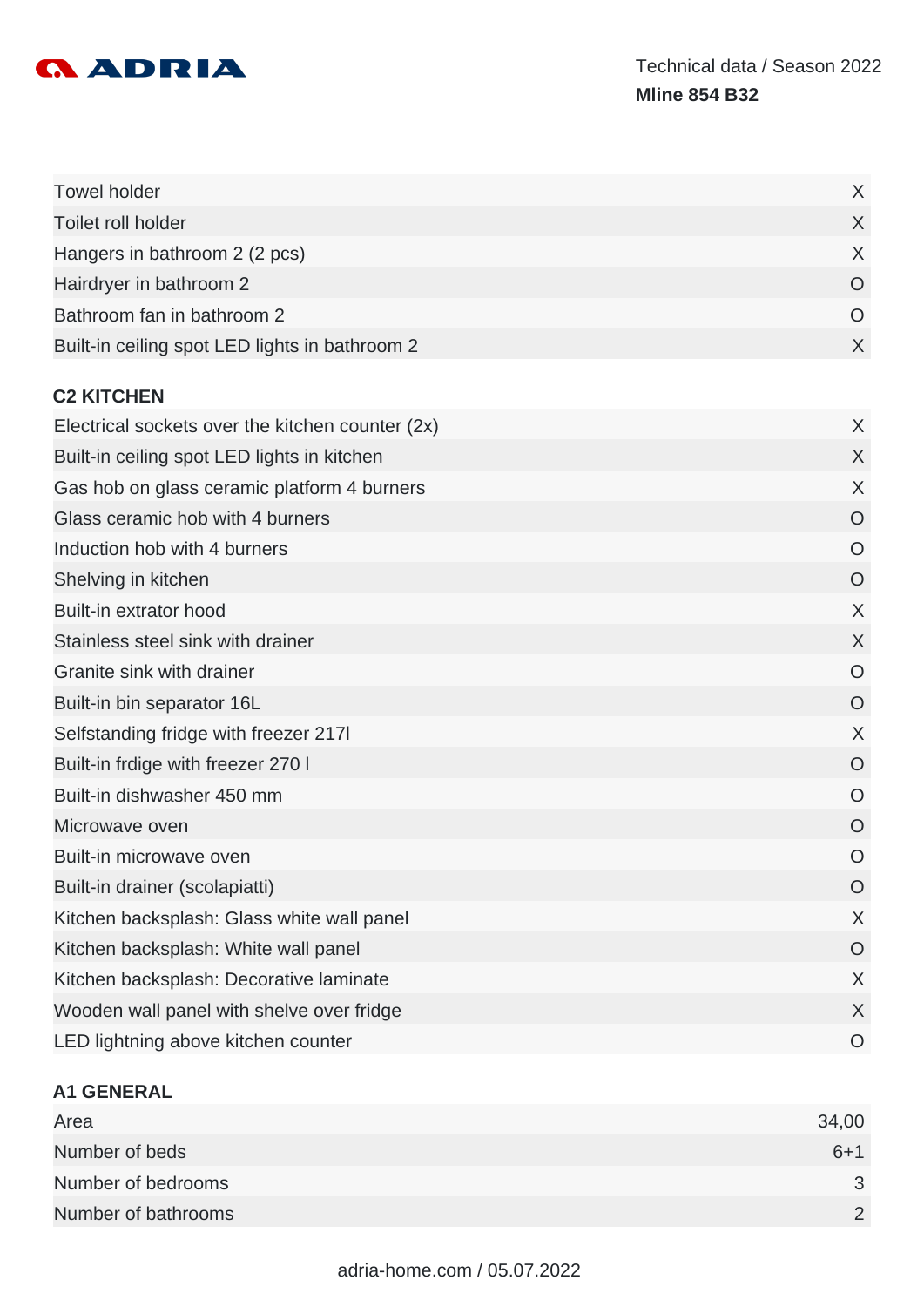

| Length                                                                  | 8,50           |
|-------------------------------------------------------------------------|----------------|
| Width                                                                   | 4,00           |
| Height                                                                  | 3,45           |
| <b>B1 CHASSIS</b>                                                       |                |
| 100% Galvanized Steel Chassis                                           | X              |
| Inflatable wheels                                                       | $\sf X$        |
| Detachble hook                                                          | X              |
| <b>Leveling Feet</b>                                                    | X              |
| <b>B2 FLOOR</b>                                                         |                |
| Vynil flooring                                                          | X              |
| Moisture resistant CTB-H floor 19 mm with ALU isolation floor foil      | X              |
| <b>B3 EXTERIOR WALLS</b>                                                |                |
| Adria Sanwdich Technology ®AST external walls 45 mm (R=1,35             |                |
| m2K/W                                                                   | X              |
| Decorative attic: Metal sheet - matching colour of windows and<br>doors | $\chi$         |
| Cladding L/R: Facade without final layer                                | X              |
| Cladding L/R: Facade VANILLA Jub Family 325                             | $\overline{O}$ |
| Cladding L/R: Facade GREEN Jub Vitality 115                             | $\circ$        |
| Cladding L/R: Facade BLUE Jub Vitality 20                               | $\overline{O}$ |
| Cladding L/R: Facade BROWN GREY Jub Family 15                           | $\circ$        |
| Cladding L/R: White Metal Panel                                         | $\circ$        |
| Cladding L/R: Anthracite Metal Panel                                    | $\circ$        |
| Cladding L/R: Adria PVC Whiteline horizontal                            | $\circ$        |
| Cladding L/R: Adria PVC Blackline horizontal                            | $\circ$        |
| Cladding L/R: Larchwood horizontal                                      | $\circ$        |
| Cladding L/R: Larchwood vertical                                        | $\circ$        |
| Cladding L/R: Larchwood Blackline horizontal                            | $\circ$        |
| Cladding L/R: Trend PVC Ivory SOFT FS-301 vertical                      | $\circ$        |
| Cladding L/R: Trend PVC Mastic SOFT FS-301 vertical                     | $\overline{O}$ |
| Cladding L/R: Trend PVC Anthracite SOFT FS-301 vertical                 | $\circ$        |
| Cladding L/R: Trend PVC Pearl Grey STONE FS-301 vertical                | $\circ$        |
| Decorative Cladding: Facade without final layer                         | X              |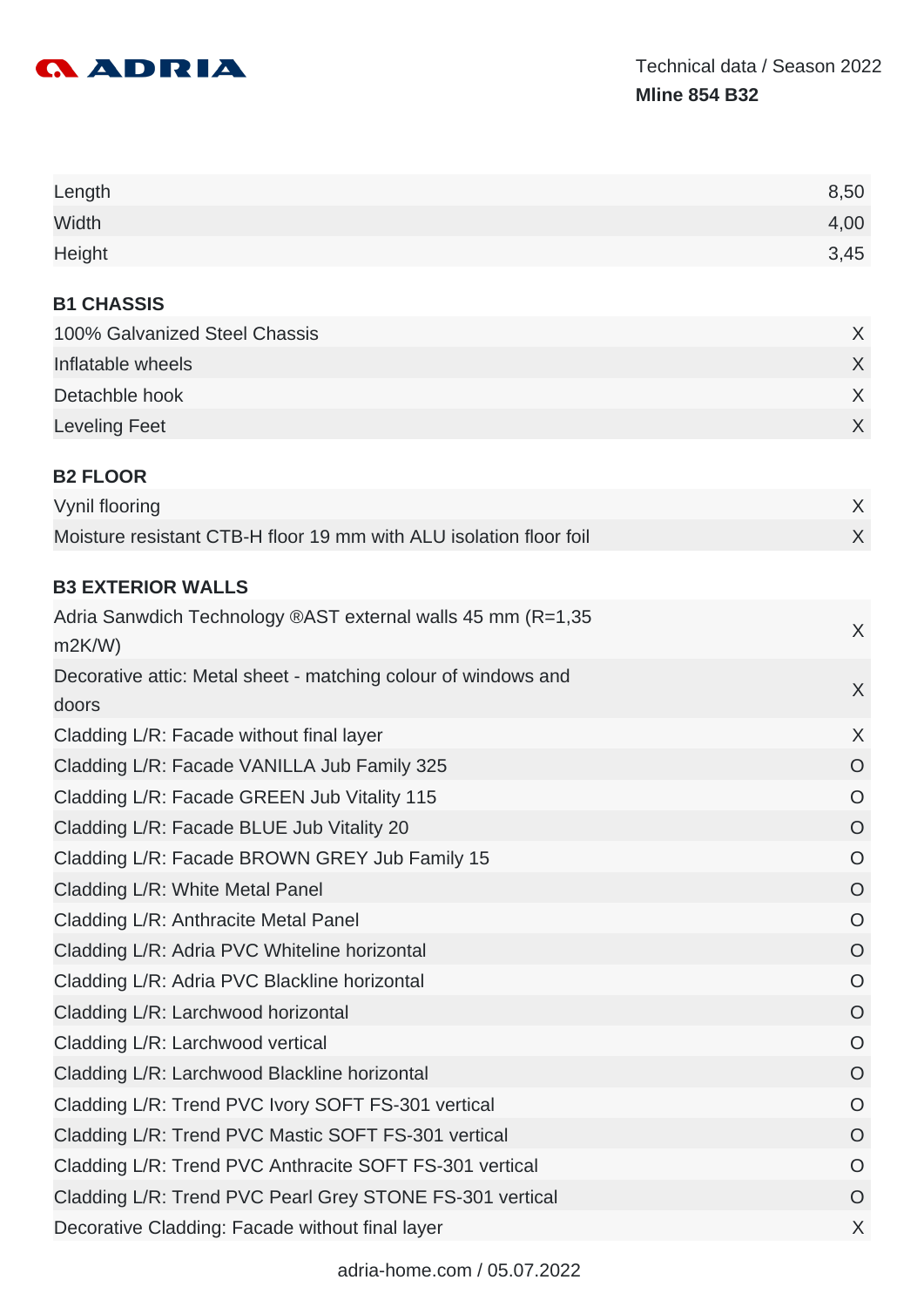

| Decorative Cladding: Facade VANILLA Jub Family 325              | $\overline{O}$ |
|-----------------------------------------------------------------|----------------|
| Decorative Cladding: Facade GREEN Jub Vitality 115              | $\circ$        |
| Decorative Cladding: Facade BLUE Jub Vitality 20                | $\overline{O}$ |
| Decorative Cladding: Facade BROWN GREY Jub Family 15            | $\circ$        |
| Decorative Cladding: White Panel                                | $\circ$        |
| Decorative Cladding: Anthracite panel                           | $\circ$        |
| Decorative Cladding: Larchwood vertical                         | $\circ$        |
| Decorative Cladding: Larchwood Blackline horizontal             | $\circ$        |
| Decorative Cladding: Adria PVC Whiteline horizontal             | $\overline{O}$ |
| Decorative Cladding: Trend PVC Ivory SOFT FS-301 vertical       | $\circ$        |
| Decorative Cladding: Trend PVC Mastic SOFT FS-301 vertical      | $\circ$        |
| Decorative Cladding: Trend PVC Anthracite SOFT FS-301 vertical  | $\overline{O}$ |
| Decorative Cladding: Trend PVC Pearl Grey STONE FS-301 vertical | $\overline{O}$ |
| Other Three Sides: Soft PVC Vnyl Silver Cedar vertical          | X              |
| Other Three Sides: Trend PVC Ivory SOFT FS-301 vertical         | $\circ$        |
| Other Three Sides: Trend PVC Mastic SOFT FS-301 vertical        | $\circ$        |
| Other Three Sides: Trend PVC Anthracite SOFT FS-301 vertical    | $\overline{O}$ |
| Other Three Sides: Trend PVC Pearl Grey STONE FS-301 vertical   | $\circ$        |
| Other Three Sides: Facade VANILLA Jub Family 325                | $\overline{O}$ |
| Other Three Sides: Facade GREEN Jub Vitality 115                | $\circ$        |
| Other Three Sides: Facade BLUE Jub Vitality 20                  | $\circ$        |
| Other Three Sides: Facade BROWN GREY Jub Family 15              | $\circ$        |
| <b>Other Three Sides: Larchwood Vertical</b>                    | O              |
| Other Three Sides: Larchwood Horizontal                         | O              |
| Other Three Sides: Larchwood Blackline horizontal               | O              |
| Corners: Color of cladding                                      | X              |
| Decorative Cladding: Larchwood horizontal                       | O              |
| Other Three Sides: Adria PVC Whiteline horizontal               | O              |
| Other Three Sides: Adria PVC blackline horizontal               | O              |
| Decorative Cladding: Adria PVC Blackline horizontal             | O              |
|                                                                 |                |
| <b>B4 WINDOWS AND DOORS</b>                                     |                |

| PVC white windows and doors with termopan glass         |  |
|---------------------------------------------------------|--|
| Tinted windows in bathrooms                             |  |
| Swing entrance door with security glass and door holder |  |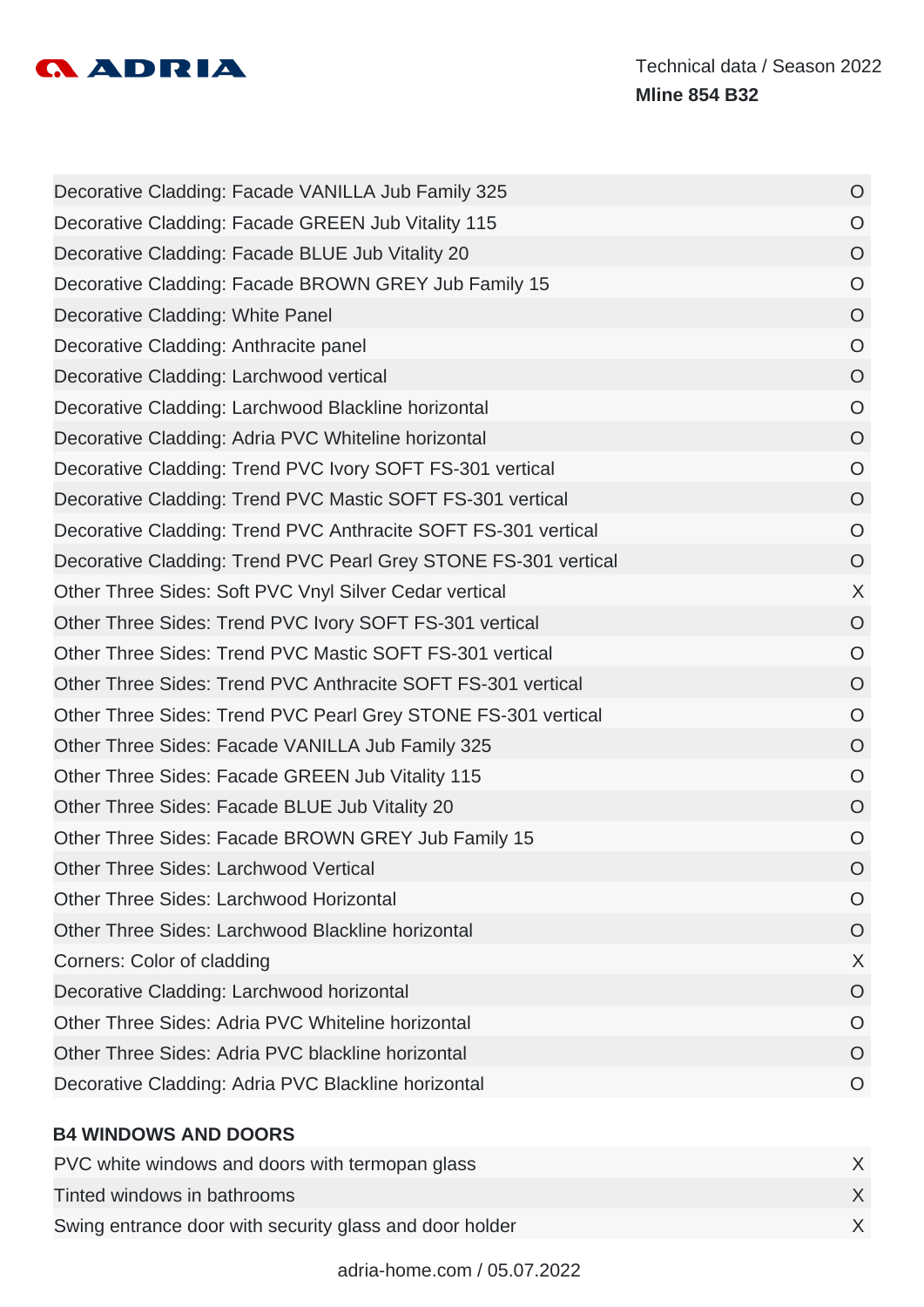

| Panoramic sliding entrance door with security glass and door holder      |          |
|--------------------------------------------------------------------------|----------|
| Built-in blinds on all windows - matching colour of windows and<br>doors | $\Omega$ |
| Rolo shutters on bathroom windows                                        | $\Omega$ |
| Master cylinder                                                          | O        |
| ALU door of external box - matching colour of windows and doors          | X        |
| Master key (3 pieces)                                                    | $\Omega$ |
| Mosquito nets on all windows - matching colour of windows                |          |

#### **B5 ROOF AND CEILLING**

| Single-pitched Roof                                            | X        |
|----------------------------------------------------------------|----------|
| Roof construction class A (150 kg/m2)                          | X        |
| Roof type: Galvanized steel roof                               | X        |
| Roof colour: White                                             | X        |
| Roof Colour: Anthracite                                        | $\Omega$ |
| Roof type: PVC roof                                            | O        |
| Secondary roof type: PVC foil                                  | X        |
| Roof insulation glass wool 50 mm (R=1,25 m2K/W)                | X        |
| Flat heigher ceiling in all rooms 225 cm                       | X        |
| <b>Gutters</b>                                                 | X        |
| Vertical draining pipes - matching colour of windows and doors | $\Omega$ |
| Gutter guard for leaves                                        | $\Omega$ |
| Roof construction class B (250 kg/m2)                          | $\Omega$ |
|                                                                |          |

#### **C0 INTERIOR**

| <b>Textile Combination - STANDARD</b>                   | <b>PARIS 2022</b>           |
|---------------------------------------------------------|-----------------------------|
| <b>Textile Combination - OPTION 1</b>                   | <b>MARSEILLES 2022</b>      |
| <b>Textile Combination - OPTION 2</b>                   | <b>MILANO 2022</b>          |
| <b>Textile Combination - OPTION 3</b>                   | <b>RIMINI 2022</b>          |
| <b>Furnishing Decor - STANDARD</b>                      | NATURAL 2022                |
| Dimout curtains in all rooms except bathroom and toilet | $\chi$                      |
| Daily curtains in all rooms except bathroom and toilet  | $\Omega$                    |
| <b>Sofa Cushions - STANDARD</b>                         | <b>SILVER MAGIC 2022</b>    |
| Sofa Cushions - OPTION 1                                | FRESH WIND 2022             |
| Sofa Cushions - OPTION 2                                | <b>DIAMOND SPARKLE 2022</b> |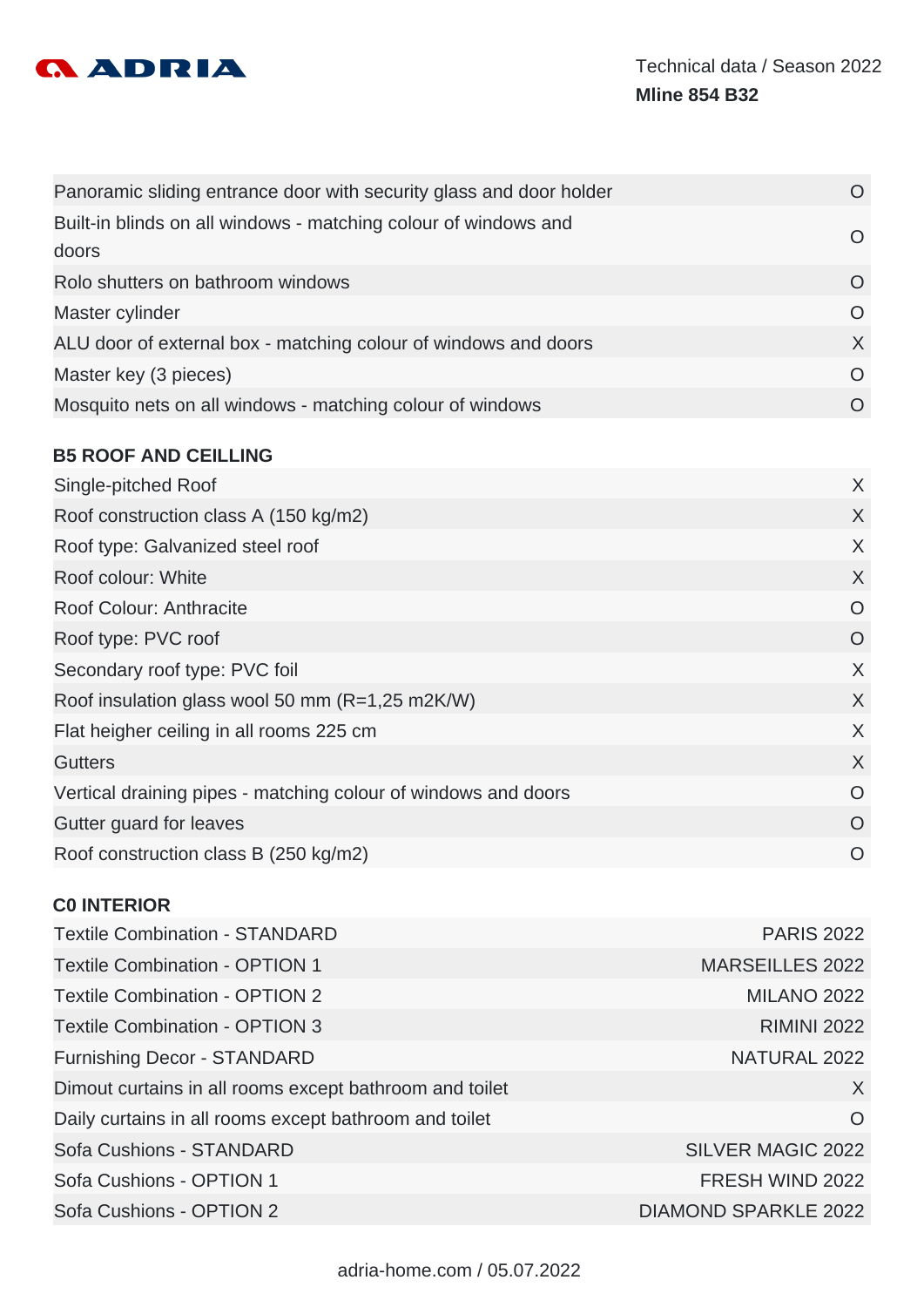

| Sofa Cushions - OPTION 3                                          | <b>GOLDEN STAR 2022</b> |
|-------------------------------------------------------------------|-------------------------|
| Interior separation walls 16 mm                                   | X                       |
| Interior doors 25 mm with PVC doorframes                          | X                       |
| Door stopper                                                      | X                       |
| Metal doorhooks                                                   | X                       |
| Soft close for furniture                                          | X                       |
| Bathroom and toilet door with lock                                | X                       |
|                                                                   |                         |
| <b>C1 LIVING ROOM</b><br>Sofa                                     | X                       |
| Sofa extendable                                                   | $\overline{O}$          |
|                                                                   |                         |
| Sofa with decorative seams                                        | $\circ$                 |
| Sofa with decorative seams extendable                             | O                       |
| Dinning table                                                     | X                       |
| <b>Chairs</b>                                                     | X                       |
| Wall shelf over the sofa in living room                           | $\sf X$                 |
| Hangers in living room (2 pcs)                                    | X                       |
| Mirror in living room                                             | X                       |
| Fire extinguisher (1kg) in living room                            | O                       |
| Fire blanket in living room                                       | $\circ$                 |
| Smoke detector in living room                                     | O                       |
| Adria Bluetooth sound system                                      | O                       |
| Decorative wall in living room                                    | X                       |
| Ambiental LED lightning in living room                            | $\circ$                 |
| UTP socket in living room                                         | $\circ$                 |
| Built-in ceiling spot LED lights in living room with 2-way switch | X                       |
| TV module in living room (1x TV socket, 2x el. socket)            | X                       |
| Electrical sockets in living room (2x)                            | X                       |
|                                                                   |                         |

#### **C3 MASTER BEDROOM**

| Double bed with slatted bed base             | 160 x 200 |
|----------------------------------------------|-----------|
| Foam mattresses (25 kg/m2) in master bedroom |           |
| Foam mattresses (35 kg/m2) in master bedroom |           |
| Wooden bed upholstery in master bedroom      | $\Omega$  |
| Upholstered bed in master bedroom            |           |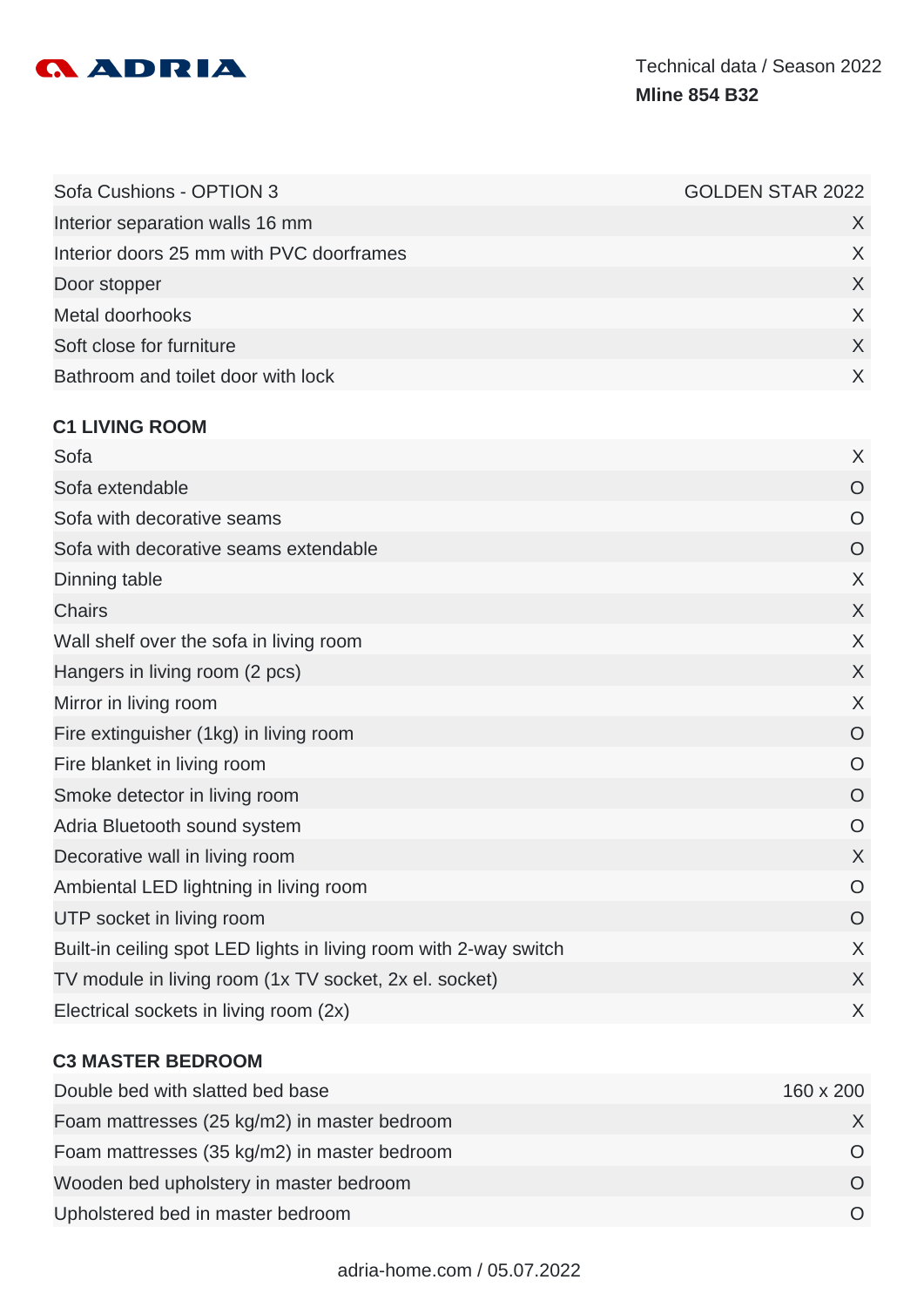

| Ottoman upholstered bed in master bedroom                            | O        |
|----------------------------------------------------------------------|----------|
| Ottoman bed with wooden upholstery in master bedroom                 | O        |
| Wooden headboard in master bedroom                                   | X        |
| Upholstered headboard in master bedroom                              | $\circ$  |
| Bedside tables in master bedroom                                     | X        |
| Wall shelf over the bed in master bedroom                            | X        |
| Decorative wall panel above shelve in master bedroom                 | O        |
| Cupboards over the bed in master bedroom                             | O        |
| Wardrobe in master bedroom                                           | X        |
| Hangers in master bedroom (2 pcs)                                    | X        |
| Mirror in master bedroom                                             | X        |
| Safe in master bedroom                                               | O        |
| TV module in master bedroom (1x TV socket, 2x socket)                | O        |
| Built-in ceiling spot LED lights in master bedroom with 2-way switch | X        |
| Reading LED lights in master bedroom                                 | X        |
| Electrical sockets in master bedroom (2x)                            | X        |
| Ambiental LED lightning under the shelf in master bedroom            | O        |
| USB charging modules in master bedroom $(2 \times C, 2 \times B)$    | $\Omega$ |
| UTP socket in master bedroom                                         | O        |

#### **C4 CHILDREN BEDROOM**

| Single beds with slatted bed base                          | 80 x 200 |
|------------------------------------------------------------|----------|
| Loft bed in children's bedroom                             | O        |
| Foam mattresses PN25 in children's bedroom                 | X        |
| Foam mattresses HR35 in children's bedroom                 | O        |
| Wooden bed upholstery in children's bedroom                | O        |
| Upholstered bed in children's bedroom                      | O        |
| Underbed in children's room                                | $\circ$  |
| Wooden headboard in children's bedroom                     | X        |
| Upholstered headboard in children's bedroom                | O        |
| Wooden wall panel alongside bed in children's bedroom      | O        |
| Upholstered wall panel alongside bed in children's bedroom | O        |
| Bedside tables in children's bedroom                       | X        |
| Wall shelf over the bed in children's bedroom              | X        |
| Decorative wall panel above shelve in children's bedroom   | $\circ$  |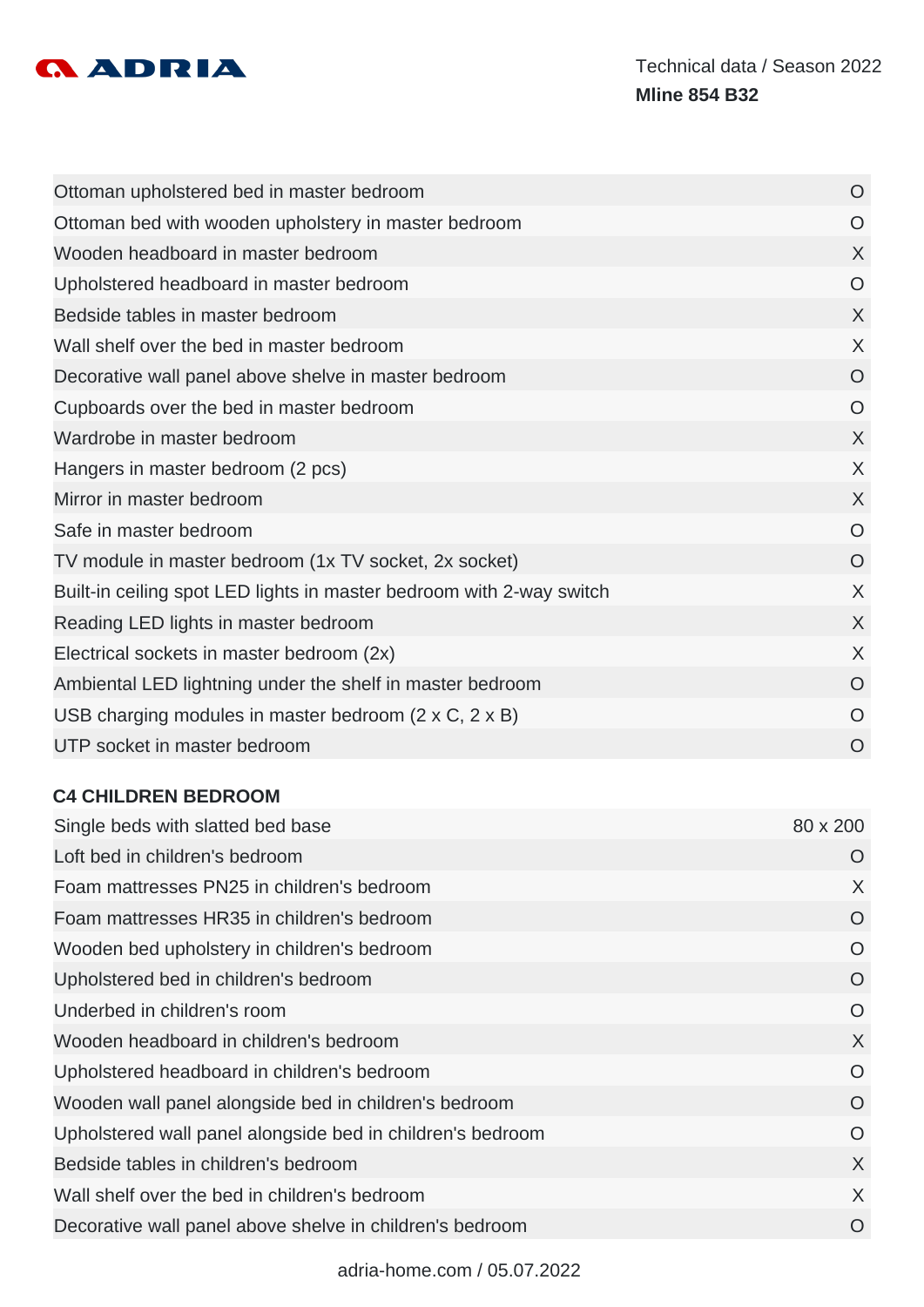

| Cupboards over the bed in children's bedroom                                | O       |
|-----------------------------------------------------------------------------|---------|
| Wardrobe in children's bedroom                                              | $\chi$  |
| Hangers in children's bedroom (2 pcs)                                       | $\circ$ |
| Mirror in children's bedroom                                                | $\circ$ |
| Ambiental LED lightning under the shelf in children's bedroom               | $\circ$ |
| Reading LED lights in children's bedroom                                    | $\chi$  |
| Electrical sockets in children's bedroom (2 pcs)                            | $\sf X$ |
| USB charging module in children's bedroom (1x C, 1x B)                      | O       |
| Built-in ceiling spot LED lights in children's bedroom with 1-way<br>switch | X       |

## **C5 CHILDREN BEDROOM 2**

| Single beds with slatted bed base                                       | 80 x 200       |
|-------------------------------------------------------------------------|----------------|
| Loft bed in children's bedroom 2                                        | O              |
| Foam mattresses PN25 in children's bedroom 2                            | $\sf X$        |
| Foam mattresses HR35 in children's bedroom 2                            | O              |
| Underbed in children's room 2                                           | $\circ$        |
| Wooden headboard in children's bedroom 2                                | $\sf X$        |
| Uphosistered headboard in children's bedroom 2                          | $\overline{O}$ |
| Wooden wall panel alongside bed in children's bedroom 2                 | $\overline{O}$ |
| Upholstered wall panel alongside bed in children's bedroom 2            | $\circ$        |
| Bedside tables in children's bedroom 2                                  | X              |
| Wall shelf over the bed in children's bedroom 2                         | $\sf X$        |
| Decorative wall panel above shelve in children's bedroom 2              | $\overline{O}$ |
| Cupboards over the bed in children's room 2                             | $\circ$        |
| Wardrobe in children's bedroom 2                                        | $\sf X$        |
| Hangers in children's room 2 (2 pcs)                                    | $\circ$        |
| Mirror in children's bedroom 2                                          | $\overline{O}$ |
| Built-in ceiling spot LED lights in children's room 2 with 1-way switch | $\sf X$        |
| Ambiental LED lightning under the shelf in children's bedroom 2         | O              |
| Reading LED lights in children's bedroom 2                              | $\sf X$        |
| Electrical sockets in children's bedroom 2 (2x)                         | $\sf X$        |
| USB charging module in children's bedroom 2 (1x C, 1x B)                | $\circ$        |
| Wooden bed upholstery in children's bedroom 2                           | $\overline{O}$ |
| Upholstered bed in children's bedroom 2                                 | $\circ$        |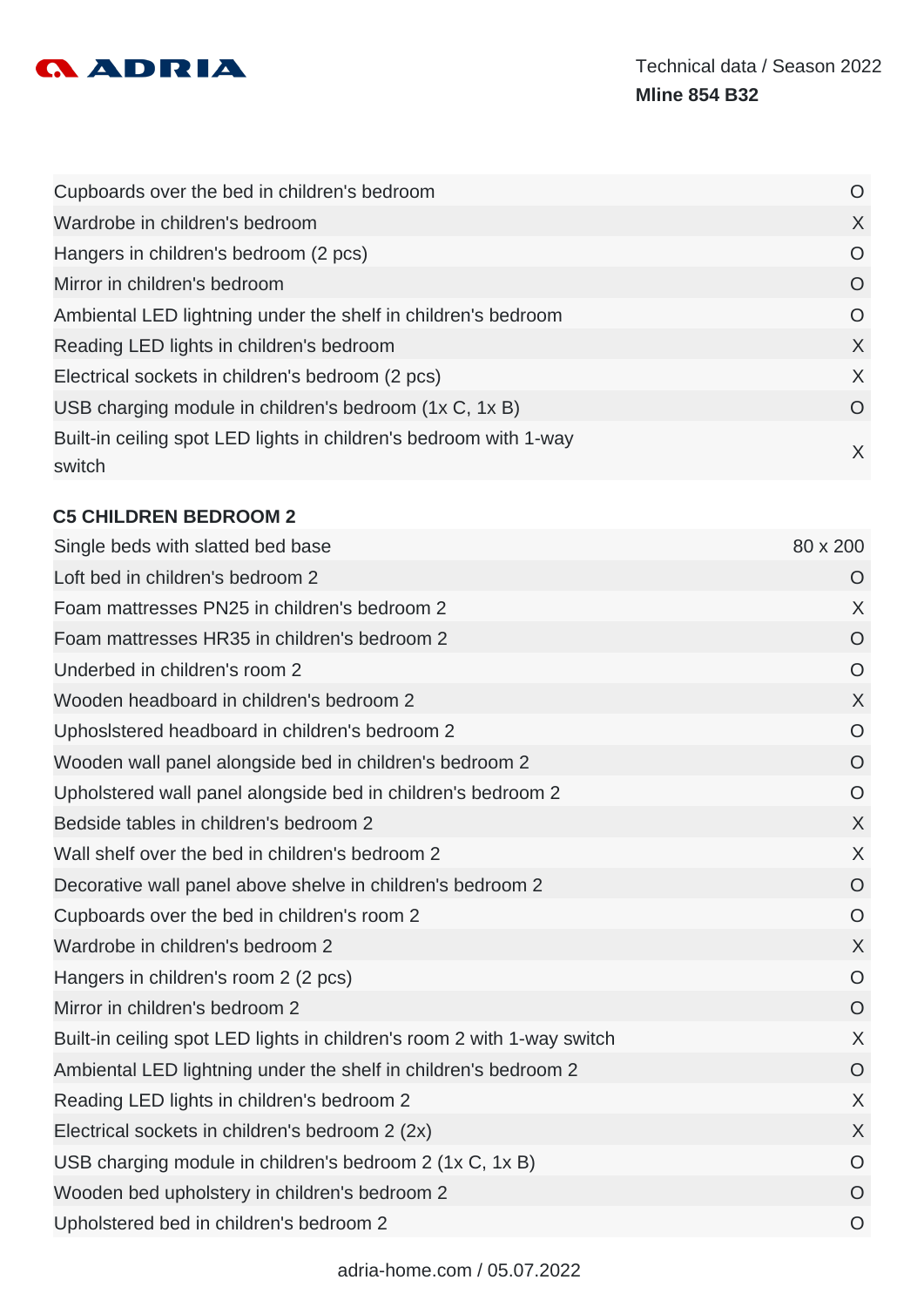

#### **D1 WATER AND GAS**

| External connector to water facilities with pressure regulator     | X        |
|--------------------------------------------------------------------|----------|
| Additional connection to central wastewater system for toilet tank | O        |
| PVC water pipes Speedfit®                                          | X        |
| Central waste water outlet                                         | O        |
| Water filter in technical box                                      | O        |
| External access to water heater                                    | X        |
| Gas water heater Vaillant 11 natural push                          | X        |
| Gas connectionin in box: Propan/Butan 30 mBar                      | X        |
| External gas connection: Methan                                    | O        |
| Electrical water heater 50I                                        | O        |
| Electrical water heater 80I                                        | $\Omega$ |
| Electrical water heater 1001                                       | $\Omega$ |
| External gas connection: Propan/Butan 30 mbar                      | O        |
| External gas connection: Propan/Butan 50 mbar                      | $\Omega$ |
|                                                                    |          |

## **D2 ELECTRICITY**

| White flush mounted installations, sockets and switches |  |
|---------------------------------------------------------|--|
| External connection 32A, 250V, 2P+E                     |  |
| External connection 32A, 400V, 3P+N+E                   |  |
| Key lock                                                |  |

#### **E1 EXTERIOR EQUIPMENT**

| Awning LED light                                       |  |
|--------------------------------------------------------|--|
| External socket - matching colour of windows and doors |  |
| External socket under chassis                          |  |
| Terrace                                                |  |

## **D4 HEATING AND COOLING**

| <b>Preinstallation for Airconditioning</b>   |  |
|----------------------------------------------|--|
| Airco Card                                   |  |
| Airco sensors for entrance door              |  |
| Airco sensors for all windows except bathrom |  |
| Air-conditioning white - mono split          |  |
| Electrical heater in living room             |  |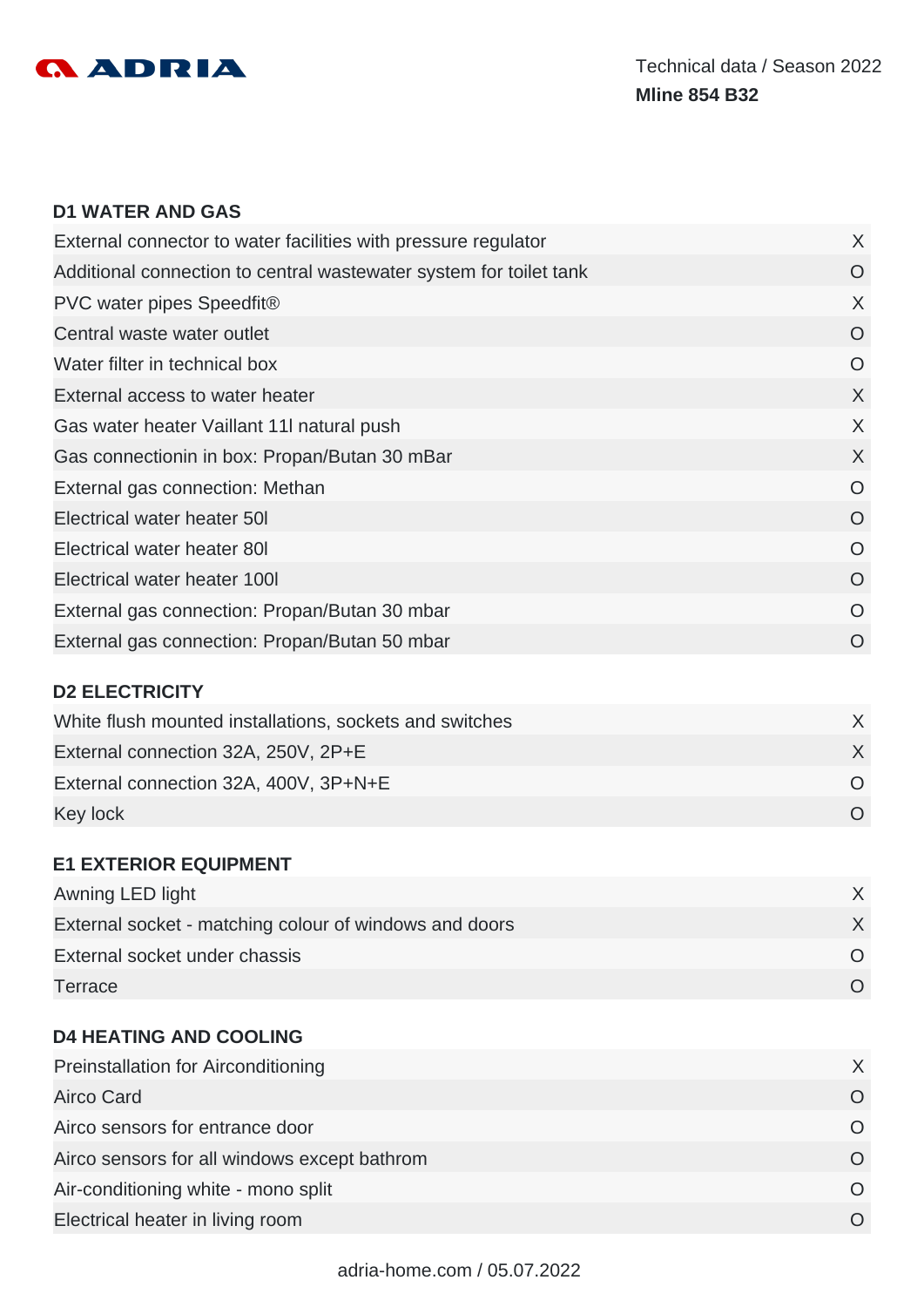

| Electrical heater in master bedroom                      | $\Omega$  |
|----------------------------------------------------------|-----------|
| Electrical towel heater in bathroom                      | O         |
| Electrical heater in children's room 2                   | $\Omega$  |
| Electrical heater in children's room                     | $\Omega$  |
| Additional control of underfloor heating in the bathroom | $\Omega$  |
| <b>D3 MULTIMEDIA</b>                                     |           |
| <b>TV</b> holder                                         | $\Omega$  |
| TV holder with double fold function                      | $\Omega$  |
| LED TV 32 inch                                           | $\Omega$  |
| <b>E1 OPTION PACKAGES</b>                                |           |
| Premium package Mline                                    | $\bigcap$ |